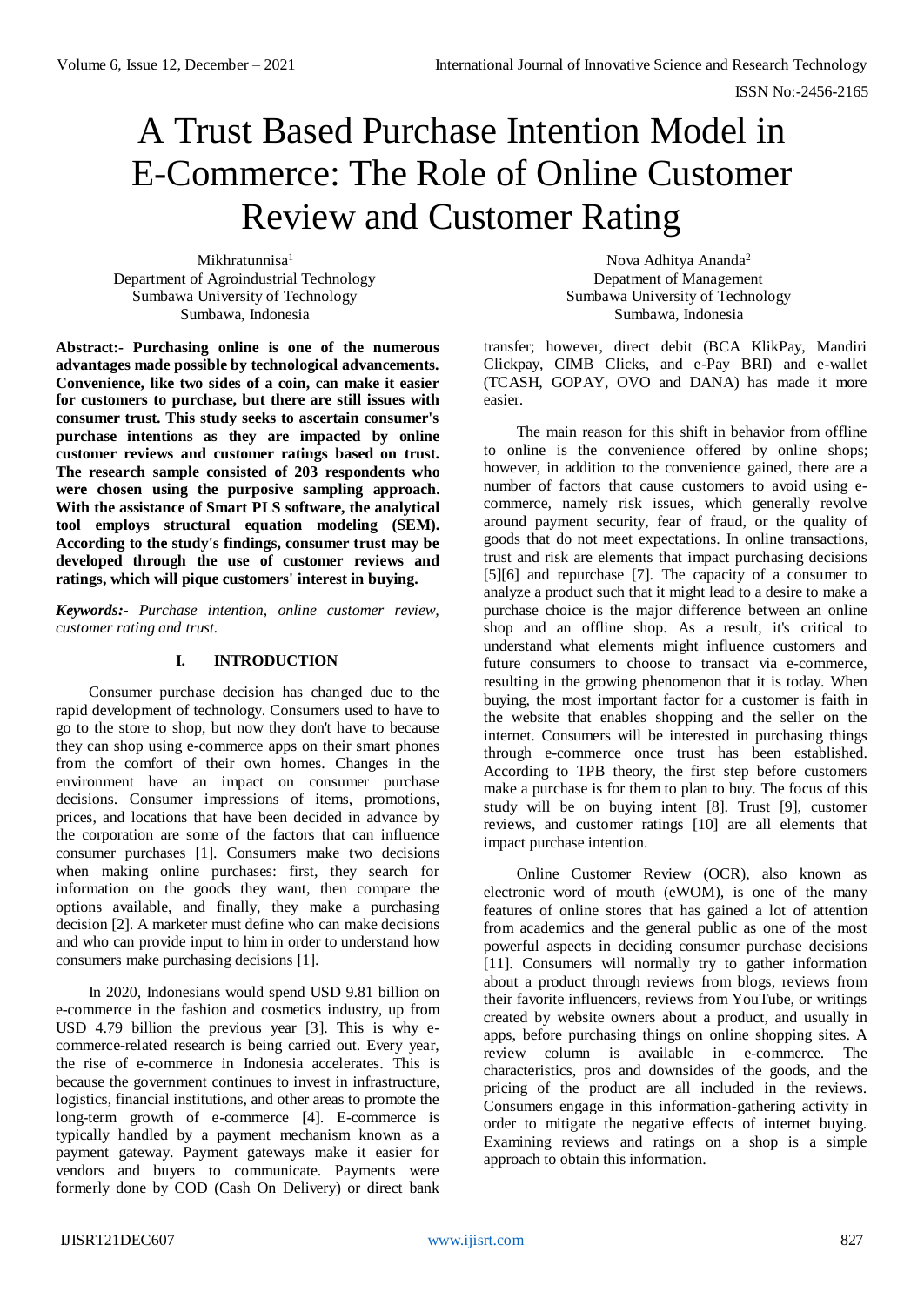The use of reviews and ratings as tools to boost client interest and confidence is a key component of today's online marketplace. According to a poll of 5000 buyers from five countries, online ratings and reviews on retail websites are the most commonly accessible sources of information. However, online ratings and reviews have not been able to enhance confidence in e-commerce, but trust can make customers plan to purchase.[9]. Trust was discovered to be a variable that mediates the influence of customer rating and customer review on purchase intention in another investigation [12]. The majority of earlier research focused on internet reviews as text reviews. Reviews in the form of text and ratings are split in this study, resulting in two types of online reviews or OCR: Customer Reviews and Customer Ratings, both of which are part of e-WOM. The parameters of producing a customer rating and a customer review are the same [13].

# **II. LITERATURE REVIEW**

## *A. E-Commerce*

E-commerce refers to the capacity to sell or deal online. This includes retail, online banking, and shopping - all of which entail actual purchases and purchases [14]. Some argue that e-commerce encompasses all online transactions, such as replying to an enquiry or browsing a catalog online. B2C (business-to-consumer), B2B (business-to-business), C2C (consumer-to-consumer), and C2B (consumer-tobusiness) are some of the several types of e-commerce (consumer-to-business). Based on the notion of e-commerce itself from the capacity to make transactions online, online shops and online marketplaces are one part of e-commerce.

## *B. Purchase Intention*

The customer's purchase intention is what he or she intends to buy. Customers' perceptions of the product or service they desire to purchase might be rather nuanced. Customer behavior, perceptions, and attitudes are all linked to purchase intent. Customers' purchasing habits play a crucial role in selecting and evaluating items and services [1]. Purchase intention is a valuable tool for anticipating the purchasing process of certain items and services.

Online purchase intention or online purchase intention is the customer's intention to buy a certain product on online media. This definition is the same as the usual product purchase intention, but the influencing factors are different. Online purchase intention, is an important predictor of actual online customer behavior in real life, referring to the results of customer assessment criteria regarding website quality, information search, and product evaluation [15]. Customers' willingness to make purchases through websites or online businesses on the internet is reflected in their intention to purchase online. Previous study has looked at the aspects that determine the motivation for online purchases.

## *C. Online Customer Review*

A product review is an element of Electronic Word of Mouth (eWOM), which refers to someone's direct opinion rather than an advertising. A person's purchase decision is influenced by a variety of variables, including product reviews. According to Chevalier & Mayzlin (2006) in Lee (2014), customers might use the quantity of reviews as a sign of product popularity or worth, which can influence their propensity to purchase a product. However, having more reviews and ratings does not guarantee that the product will be purchased by buyers. Customers' decisions to acquire a product are influenced by a variety of variables.

For marketing communications, online reviews may be a valuable promotional tool. Marketers and sellers have adopted this medium since it is a low-cost, high-impact way to reach out to their customers. Marketers are known to have manipulated the buying behavior of potential purchasers by using customer networks of influence. According to reports, chat marketing have penetrated internet review boards.

#### *D. Customer Rating*

Customer feedback in online stores may be seen as an indication of how happy they are with the goods. As a result, people frequently utilize a star variable or individual star rating to assess their happiness with a particular product. We define rating as a user's preference for a product's experience in terms of their psychological and emotional state while interacting with virtual items in a mediated environment.

#### *E. Hypothesis*

In this research, there are five hypotheses:

- Online customer review affect on purchase intention
- Customer rating affect on purchase intention
- Trust affect to purchase intention
- Online customer review affect on trust
- Customer rating affect on trust

## **III. RESEARCH METHOD**

This research looked at structural equation modeling (SEM) in four stages, including [16]:

- Create the inner model
- Make's Outer Model
- Evaluation of the Model
- The Hypothesis Testing Process

Purposive sampling was used with a total of 203 respondents who were citizens of the Sumbawa sub-district in West Nusa Tenggara province. Residents of the Sumbawa sub-district, who have seen the Shopee application and are aware of the product review and rating menu in the Shopee application were used to choose the sample.

# **IV. RESULT AND ANALYSIS**

# *A. Create Inner model*

The design of an inner model is the first step in executing structural equation modeling (SEM) study.



Fig. 1: Design Inner Model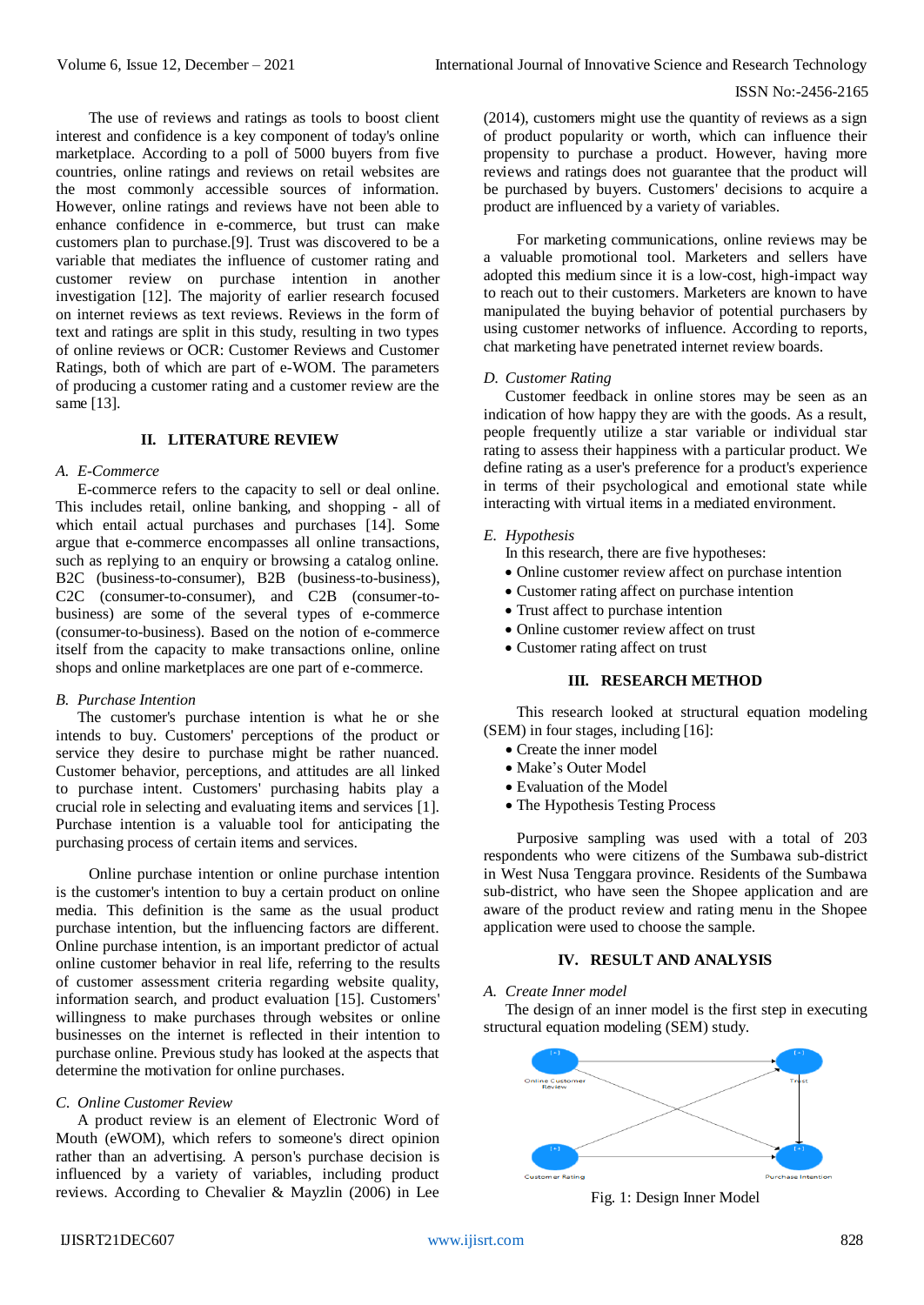## ISSN No:-2456-2165

# *B. Make's Outer Model*

This study uses reflective indicators. The following is an image for the outer research model:



Fig. 2: Outer Model

# *C. Evaluation of The Model*

The first stage is to analyze the outer model, which is to determine whether the produced statements can be used to measure variables (valid) and how consistent the measuring instruments employed are (reliable). It is considered legitimate if the discriminant validity value is greater than 0.60 or the average variance extracted value is greater than 0.50 [16].

| <b>Statement</b>       | <b>Cross</b> | AVE   | Category |  |  |  |
|------------------------|--------------|-------|----------|--|--|--|
|                        | loading      |       |          |  |  |  |
| P <sub>I1</sub>        | 0.897        |       | Valid    |  |  |  |
| P <sub>I2</sub>        | 0.917        | 0.817 | Valid    |  |  |  |
| P <sub>I</sub> 3       | 0.897        |       | Valid    |  |  |  |
| TR <sub>1</sub>        | 0.931        |       | Valid    |  |  |  |
| TR <sub>2</sub>        | 0.936        | 0.868 | Valid    |  |  |  |
| TR3                    | 0.928        |       | Valid    |  |  |  |
| OCR1                   | 0.943        |       | Valid    |  |  |  |
| OCR2                   | 0.921        | 0.863 | Valid    |  |  |  |
| OCR <sub>3</sub>       | 0.922        |       | Valid    |  |  |  |
| CR1                    | 0.907        |       | Valid    |  |  |  |
| CR2                    | 0.920        | 0.841 | Valid    |  |  |  |
| CR <sub>3</sub>        | 0.924        |       | Valid    |  |  |  |
| Table 1: Validity Test |              |       |          |  |  |  |

Source : Researcher processed data, 2021

Following the validity test, the next stage is to conduct a reliability test, with the requirements for variables that are certified trustworthy being those with a Cronbach alpha value and composite reliability more than 0.60 [16].

| <b>Contruct</b>               | Cronbach<br>Alpha | Composite<br><b>Reliability</b> |
|-------------------------------|-------------------|---------------------------------|
| <b>Purchase Intention</b>     | 0.888             | 0.931                           |
| Trust                         | 0.924             | 0.952                           |
| <b>Online Customer Review</b> | 0.921             | 0.950                           |
| <b>Customer Rating</b>        | 0.906             | 0.941                           |

Table 2: Reliability Test

Source : Researcher processed data, 2021

Table 5 shows that all of the Cronbach's alpha and composite reliability variables have values more than 0.70, implying that they are reliable. The inner structural model is then evaluated. The model is regarded to be good if the R-Square is more than 0.67, moderate if the R-Square is greater than 0.33, and weak if the R-Square is greater than 0.19 [16].

| <b>Construct</b>                | <b>R-Square</b> | <b>Status</b> |  |  |
|---------------------------------|-----------------|---------------|--|--|
| Purchase Intention              | 0.804           | Good          |  |  |
| Trust                           | 0.793           | Good          |  |  |
| Table 3: Inner Model Evaluation |                 |               |  |  |

Source : Researcher processed data, 2021

The relevance of predictions (Q-square) calculation may be used to determine how well the model predicts purchase intention.

$$
Q2 = 1 - (1-R12)(1-R22)
$$
  
= 1 - (1-0.196)(1-0.207)  
= 0,9593 (95,93%)

# *D. The Hypothesis Testing Process*

The statistical t test was used to demonstrate the influence of exogenous factors on endogenous variables. If the t statistic value is greater than 1.960, the hypothesis is accepted [16]. The test findings are as follows:

| <b>Contruct</b>          | Original      | т                | <b>Status</b> |  |  |
|--------------------------|---------------|------------------|---------------|--|--|
|                          | <b>Sampel</b> | <b>Statistik</b> | (>1,960)      |  |  |
| $CR \rightarrow PI$      | 0.416         | 4.293            | Significant   |  |  |
| $CR \rightarrow TR$      | 0.373         | 4.351            | Significant   |  |  |
| $OCR \rightarrow PI$     | 0.266         | 2.488            | Significant   |  |  |
| $OCR \rightarrow TR$     | 0.550         | 6.343            | Significant   |  |  |
| $TR \rightarrow PI$      | 0.261         | 2.738            | Significant   |  |  |
| Table 4. Hypothesis Tost |               |                  |               |  |  |

Table 4: Hypothesis Test

Source : Researcher processed data, 2021

According to Table 4, all research hypotheses are accepted. This indicates that all factors have a direct and meaningful influence. The Sobel test will be used to examine the indirect impact next. The Sobel test findings revealed that trust mediates the association between online customer review (sobel test 2.519) and customer rating on purchase intention (sobel test 2.321).

## **V. DISCUSSION**

These findings suggest that OCR is a significant component that customers pay attention to and that it influences their level of trust in shopping online at the Shopee online store in Sumbawa Regency. OCR with Shopee information makes it easy for customers to purchase online and search for information about their items. Furthermore, Shopee OCR services do not confuse clients and they find it simple to grasp, therefore the information influences their confidence. Furthermore, when customers read customer feedback on Shopee, they feel more in control of their online purchase. Furthermore, additional user comments provide future customers more authority over the Shopee service process, therefore the material affects consumer trust in the Shopee online shop. The findings of this investigation are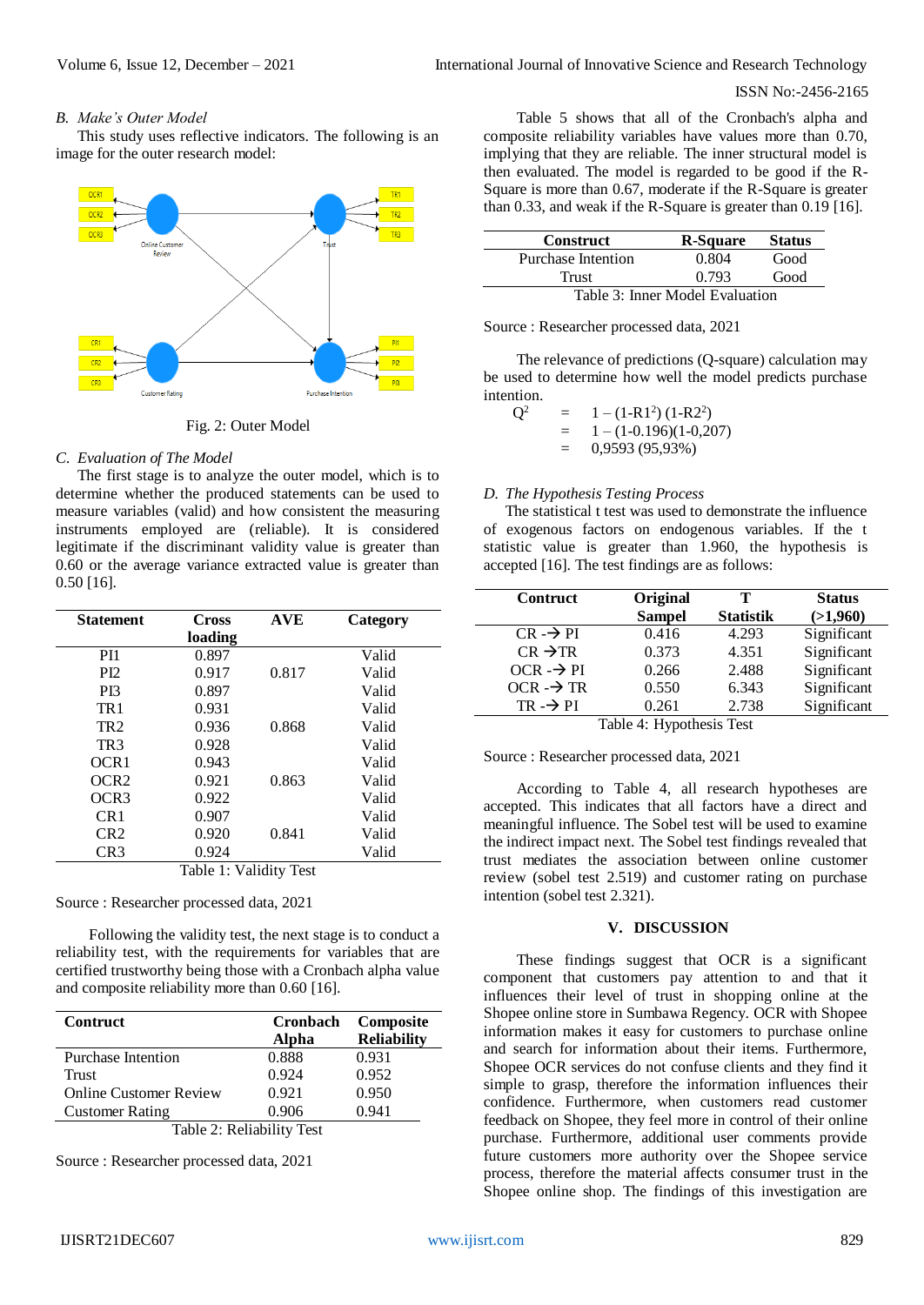consistent with the findings of Kanitra and Kusumawti (2018) research.

Because it is extremely simple and easy to use, the rating is in the shape of a star symbol, which may boost the efficacy of consumer purchasing. Ratings may be used to pick or compare products quickly in the sort of customers that are simple or contain limited issue solving, particularly those who are simple in buying anything without much consideration and with a faster time (Solomon, 2012). As a result, the better the rating given, the more consumers will trust in the shop.

According to the study's findings, trust has an influence on purchase intention. This suggests that consumers' trust is expressed in the form of financial assurances when they make purchases on Shopee, as well as security guarantees when they make electronic payments. Furthermore, consumer trust in Shopee is determined by the guarantee of data protection and privacy, as well as the collection of consumer personal data in the transaction service process at Shopee, as well as their trust in Shopee for acting honestly and reliably in providing shopping information to consumers. Shopee has an adequate stock of items to ensure online purchases. These are essential factors that consumers consider and influence their online purchase intentions at online retailers. Farki et all (2016) also found the same results with this study.

Other research' findings reveal that previous Shopee customers' OCR influences consumers' online purchase intentions at Shopee online retailers. Previous customers' OCR made it easy for other potential customers to purchase online and look for information on their items. Furthermore, the OCR service supplied by consumers may serve as a reference for future customers so that it is not complex and easy to comprehend, and this information can affect their online buying intentions. Furthermore, reading other consumers' remarks makes them feel more in control of their online purchase. The review is an example of electronic word of mouth (eWOM), which is someone's own opinion rather than a commercial marketing. A review is one of the elements that influence a buyer's decision [18]. This demonstrates that someone may take the amount of reviews as a sign of a product's popularity or worth, which can influence their decision to purchase the product.

Ratings were used to judge films and books in practice. Ratings for films and books were used to determine the quality of the work or consumer preference for the book or film. This may be done in the internet marketplace by evaluating, whereas ratings cannot do so since the factors considered by this rating are not very apparent. The ranking considers both the item's quality and the service offered by the seller or online marketplace. In the online marketplace, an item may have a bad rating value just because it was not delivered on time, even if it has acceptable quality at a reasonable price. This is why reviews are more powerful than ratings. Nonetheless, the rating has been shown to have a substantial link value to purchase intention. This is due to the fact that not everyone has the time or desire to read reviews. The key advantage of rating is its ease of use. This is also evident in the perceived utility, which contributes the most to the ranking. Consumers consider rating as an easy-to-use tool that may improve the efficacy of their buying. Very good for folks who do not give much thought to their buying. Users are also more inclined to contribute ratings than reviews since the time it takes to give a rating is less than the time it takes to submit a review. The findings of this research are consistent with the findings of Elwalda et all (2016) research.

# **VI. CONCLUSION**

According to the study's findings, the higher the evaluations and ratings that potential buyers receive from other consumers, the more likely they are to shop online, either directly or through the trust. Consumer reviews obtained and given at each online store on Shopee will be a significant aspect in creating trustworthiness. Consumer trust may be utilized as the foundation for an online transaction's success. This is due to the fact that online shoppers are unable to connect directly with the things they require. They just look at what is presented on online buying sites, thus Shopee must be able to develop high confidence in potential customers in order for them to shop online on the Shopee site.

Shopee and online shop should enhance online customer reviews to promote consumers' online buying intents on online shopping platforms. One method is to reply to consumer remarks in the comments section as quickly as possible, including those that are directly relevant to the items presented and those that are not. Shopee and online retailers, on the other hand, are recommended to supply items to consumers in accordance with the original product. Shopee must also present its own product image and match the goods to be offered to its customers.

## **REFERENCES**

- [1.] P. Kotler and K. L. Keller, *Manajemen Pemasaran. Jilid I. Edisi ke 13.* Jakarta: Penerbit Erlangga, 2016.
- [2.] N. Li and P. Zhang, "Consumer online shopping attitudes and behavior: An assessment of research," 2002.
- [3.] We Are Social & Hootsuite, "Hootsuite (We are Social): Indonesian Digital Report 2021," 2021.
- [4.] CNN, "1.852 BUMDes Masuk e-Commerce Selama Pandemi COVID-19," *CNN Indonesia*, 2021.
- [5.] L. Schiffman and L. L. Kanuk, *Perilaku Konsumen Edisi Kedua*. 2007.
- [6.] D. J. Kim, D. L. Ferrin, and H. R. Rao, "A trust-based consumer decision-making model in electronic commerce: The role of trust, perceived risk, and their antecedents," *Decis. Support Syst.*, vol. 44, no. 2, pp. 544–564, 2008, doi: https://doi.org/10.1016/j.dss.2007.07.001.
- [7.] C.-M. Chiu, M.-H. Hsu, H. Lai, and C.-M. Chang, "Reexamining the influence of trust on online repeat purchase intention: The moderating role of habit and its antecedents," *Decis. Support Syst.*, vol. 53, no. 4, pp. 835–845, 2012, doi: https://doi.org/10.1016/j.dss.2012.05.021.
- [8.] I. Ajzen, "The theory of planned behavior," *Organ. Behav. Hum. Decis. Process.*, vol. 50, no. 2, pp. 179– 211, Dec. 1991, doi: 10.1016/0749-5978(91)90020-T.